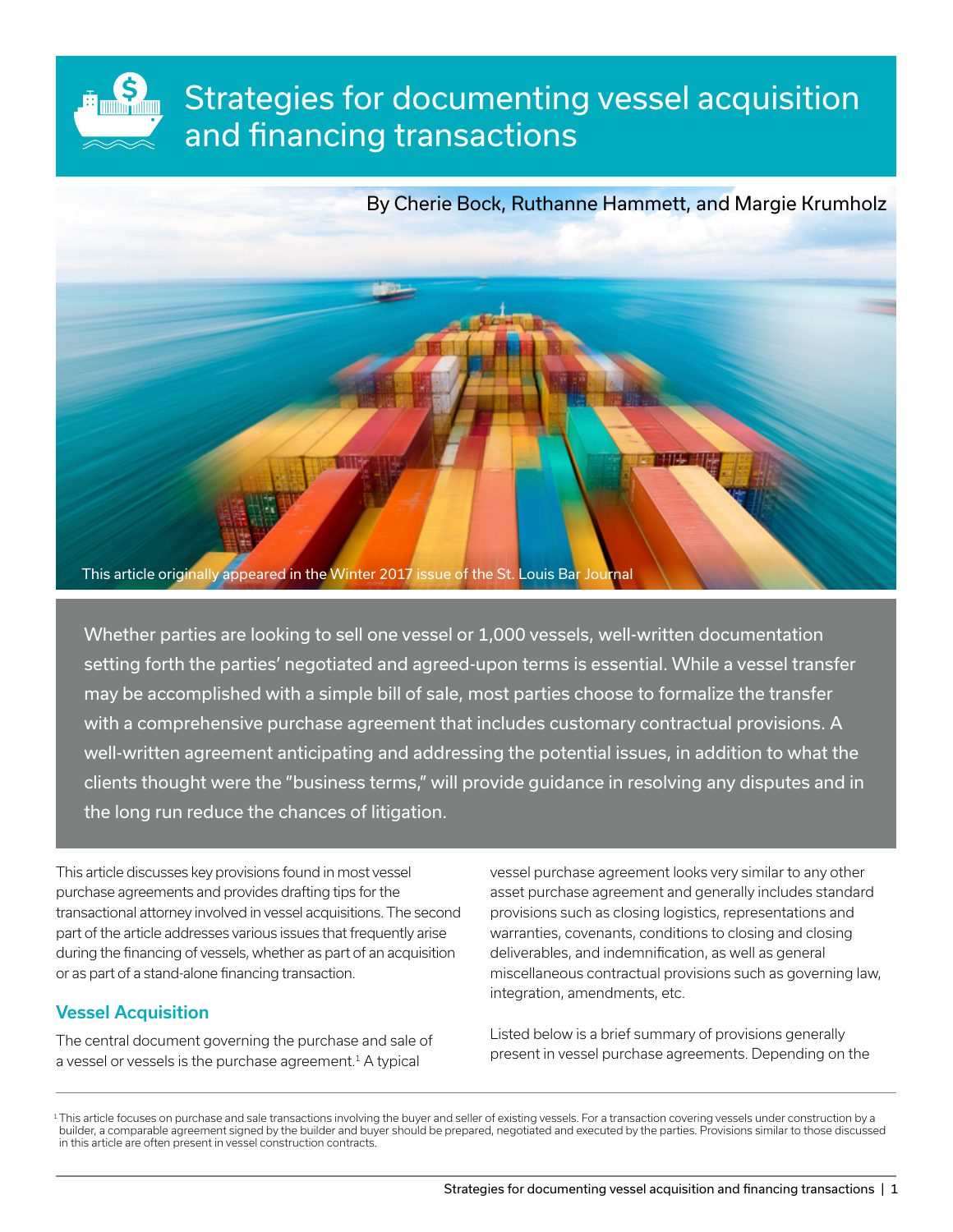size and nature of the overall transaction, one or more of these provisions may be limited in scope or perhaps eliminated if unnecessary to the closing.

# 1. Asset Identification, Closing Logistics, Purchase Price

This section of the agreement often delineates the specific vessels and other associated assets (such as equipment, contracts and charters) subject to the transaction, the time and place of closing, the purchase price and any excluded rights or obligations. For transactions with multiple vessels, it may be preferable to attach a schedule to the agreement setting forth the vessel names, official numbers (if Coast Guard documented), state identification numbers (if registered in a state), and the portion of the purchase price allocated to each vessel. While it is important to adequately specify the assets subject to purchase and sale by the parties, it is equally advisable to address which assets of the seller are not subject to the agreement to avoid any future confusion or disagreement. Agreed-upon forms of the transfer documents such as the bill of sale<sup>2</sup> and the assignment and assumption agreement<sup>3</sup> may be attached as exhibits to the agreement.

Agreement between the buyer and the seller on the specific time and place of transfer is important for various reasons, including determining responsibility for risk of loss and determining tax liability. Vessels operating in interstate commerce could be in different states and subject to differing tax liabilities.

## 2. Representations and Warranties

The purchase agreement should contain customary representations and warranties given mutually by the buyer and the seller, such as existence, power and authority, due authorization, no conflict, enforceability, no litigation, and receipt of required consents. Buyers and sellers in vessel transactions may also include a representation related to U.S. citizenship.<sup>4</sup> Specific seller representations and warranties may include compliance with and no default under charter documents, good title to vessels, no liens or other encumbrances, and no event of loss with respect to the vessel. Specific buyer representations and warranties may include diligence and non-reliance as well as purchase in the

ordinary course of buyer's business. Additional disclosure schedules or exhibits may be attached to the agreement if necessary to address any of these foregoing items in detail.

## 3. Covenants

A covenants section may be included in the agreement if there are particular items that need to be addressed by the parties post-execution of the agreement and/or after closing and delivery of the vessels. Examples of covenants may include allocation of revenues and expenses of the vessels (including revenue from any charter), actions required after signing (e.g. notification to charterer(s)), and/or a casualty or total loss event that occurs after execution of the agreement, but before transfer of title (risk of loss).

## 4. Closing Conditions

Many purchase agreements contemplate a "sign now, close later" structure. This section sets forth the requirements and deliverables necessary to finalize and close the transaction under such a scenario. Closing conditions for both parties may include a "bring down" of the representations and warranties set forth in the agreement, delivery of certain transfer documents, lien releases and/or payoff letters, satisfaction of any applicable statutory requirements and, for the seller, delivery of the purchase price. In addition, the buyer may require that the seller provide written consents (or waivers) required under the charter documents by the parties thereto.

## 5. Disclaimer of Warranties

Often a heavily negotiated provision, this section generally states that the sale of the vessels to the buyer is "as is, where is" and with all faults.<sup>6</sup> However, the delineated representations and warranties discussed above provided by the seller are generally excluded from this general disclaimer. For example, the buyer would generally expect a representation regarding good title, no liens and the status of the charter documents. However, due to the fact that the buyer is generally provided the opportunity to inspect the subject vessel(s) and evaluate a charterer's financial condition and credit worthiness, the seller will often disclaim any other warranties related to the assets being sold. The scope of the disclaimer will also impact the seller's indemnification obligations discussed below.

2 For Coast Guard documented vessels, the CG-1340 form Bill of Sale is recommended.

<sup>3</sup> Typically used for transferring related charters and other intangible assets.

<sup>4</sup> With a few limited exceptions, a buyer of a vessel must be a U.S. citizen (46 U.S.C. §50501 et. seq.) to engage in coastwise trade (46 U.S.C. §12112).

<sup>5</sup>Diligence considerations may include a specific reference to a physical inspection of the vessels by the buyer as well as a review of the seller's records associated with the vessels and any charters.

<sup>6</sup> Sample disclaimer of warranties by seller: "The buyer acknowledges and agrees that the sale of vessels and the other purchased assets hereunder shall be 'as is, where is' and with all faults. Except as expressly set forth in this Agreement, Seller has not made, shall not be deemed to have made, and it hereby disclaims, any representation or warranty, express or implied, now or hereafter, as to the condition, size, design, capacity, operation, seaworthiness, maintenance, value, marketability, merchantability or fitness for use or for a particular purpose of the vessels or any other representation or warranty, whatsoever, either express or implied with respect to the vessels."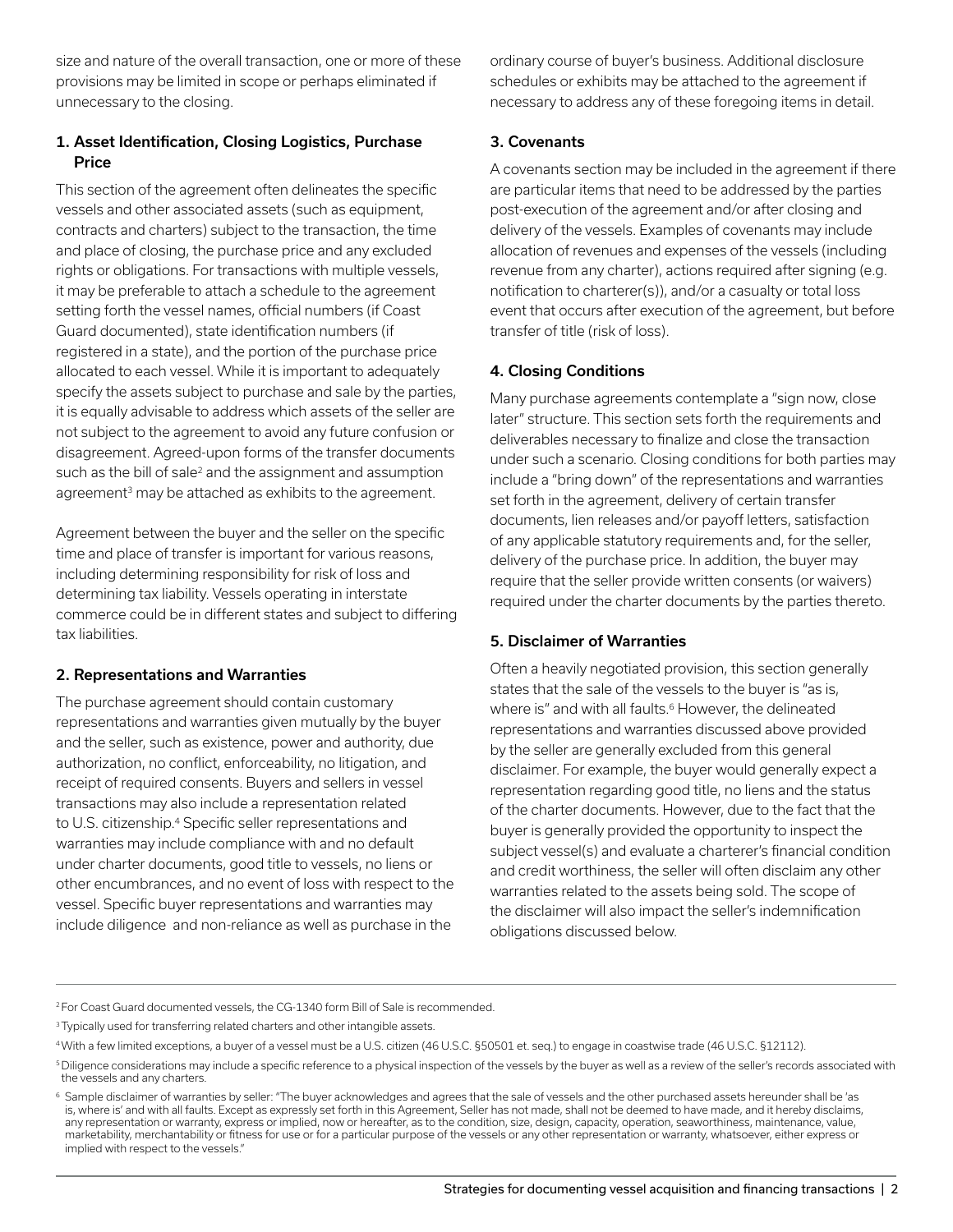### 6. Expenses, Fees

This section delineates the relative sharing of transaction costs and expenses between the parties to the agreement. Generally speaking, the parties to the agreement bear their respective expenses incurred in connection with the preparation, execution, closing and performance of the documents and the transactions contemplated thereby. The buyer normally pays the charges, fees and other expenses related to any and all searches of the National Vessel Documentation Center (NVDC) or the Uniform Commercial Code (UCC) obtained by the buyer in connection with the transaction, as well as and any NVDC filings covering the purchased assets in connection with the closing.

In addition, the buyer and the seller may represent that neither party has incurred any obligations relating to brokerage, finder or agent fees or commissions. If a broker or agent was used by any party to the transaction, such party will often indemnify the other party for any claims, including liens, associated with such fees.

#### 7. Taxes

The buyer and the seller normally agree to allocate the taxes<sup>7</sup> between them. Generally, pre-closing period taxes are covered by the seller, while post-closing period taxes are covered by the borrower. All transfer taxes<sup>8</sup> are generally borne by the buyer. The parties may also agree to cooperate by providing each other with information necessary or helpful to claim exemption from transfer taxes and prepare tax returns related to the purchased assets.

#### 8. Indemnification

Each party will often mutually indemnify and defend and hold harmless the other party for claims<sup>9</sup> that arise or result from the untruthfulness of such party's representations or warranties in the sale documents or a breach by such party of its covenants and agreements contained in the sale documents. In addition, the buyer may indemnify the seller for any liability of the seller assumed by the buyer or for which the buyer is responsible under the sale documents and for liability under the charter documents or ownership of the vessel(s) after closing.

The parties may agree that any indemnification payments be "grossed up," including deductions, for tax purposes. The indemnification section should include language regarding notice of indemnity claims and may include a "basket," or deductible, whereby the seller is liable for claims only in excess of such basket. The agreement may also contemplate a cap on the total amount of indemnified obligations required to be paid by a party, usually by the seller.

The parties may agree that their sole and exclusive remedy with respect to any and all claims for any breach of any representation, warranty, covenant, agreement or obligation set forth or relating to the subject matter of agreement is pursuant to the indemnification provisions. The representations and warranties in the agreement (and as a result, the indemnification obligations) are often subject to a survival period negotiated by the parties.

## Vessel Financing

Vessel financing, whether necessary in connection with a proposed acquisition or for an owner's cash flow purposes or other capital needs, is generally structured as either a loan transaction or a lease transaction. In a traditional loan structure, the vessel owner retains title to the underlying vessels, and grants the lender a lien on the vessels to secure the loan. In a lease transaction, the lender (lessor) takes title to the vessels, and simultaneously leases the vessels to the lessee. With either structure, the borrower or lessee may immediately charter or sub-charter the vessels to a third party.10

## Lender Diligence

In both vessel lending and leasing transactions, lenders<sup>11</sup> will normally conduct a certain level of pre-closing diligence. Listed below is a brief summary of those items that are frequently required to be provided to the lender prior to closing:

#### • Appraisal

 Most lenders will require a current appraisal of the vessels being pledged as collateral. This allows the lender to determine the maximum amount of the loan or, in the case

<sup>7</sup> This includes all federal, state, local and foreign registration, property, ad valorem, or other taxes, assessments fees and charges imposed by any governmental body. The seller is also liable for income taxes resulting from the sale of the vessels.

<sup>&</sup>lt;sup>8</sup> Transfer taxes generally include goods and services, sales and all use, transfer or similar taxes, fees or duties assessed by any federal, state or local taxing authority arising out of the distribution, sale, transfer or assignment of assets, and/or any related fines, penalties and interest that are imposed in connection therewith, whether assessed to the buyer or the seller but excluding any taxes based on or measured by the seller's income.

<sup>9 &</sup>quot;Claims" are often defined broadly to include all liabilities, obligations, losses, damages, settlements, claims, actions, suits, penalties, actual costs and expenses (including, without limitation, reasonable fees and expenses of counsel).

<sup>10</sup> Certain financing structures may be preferred. Lease transactions, for example, often result in advantageous tax treatment for the parties. Owners and lenders should consult with their respective accountants, tax advisors and legal counsel regarding any proposed structure.

 $11$  For ease of reference, and because in most respects they act and function similarly in these transactions, we refer to both lenders and lessors as "lenders."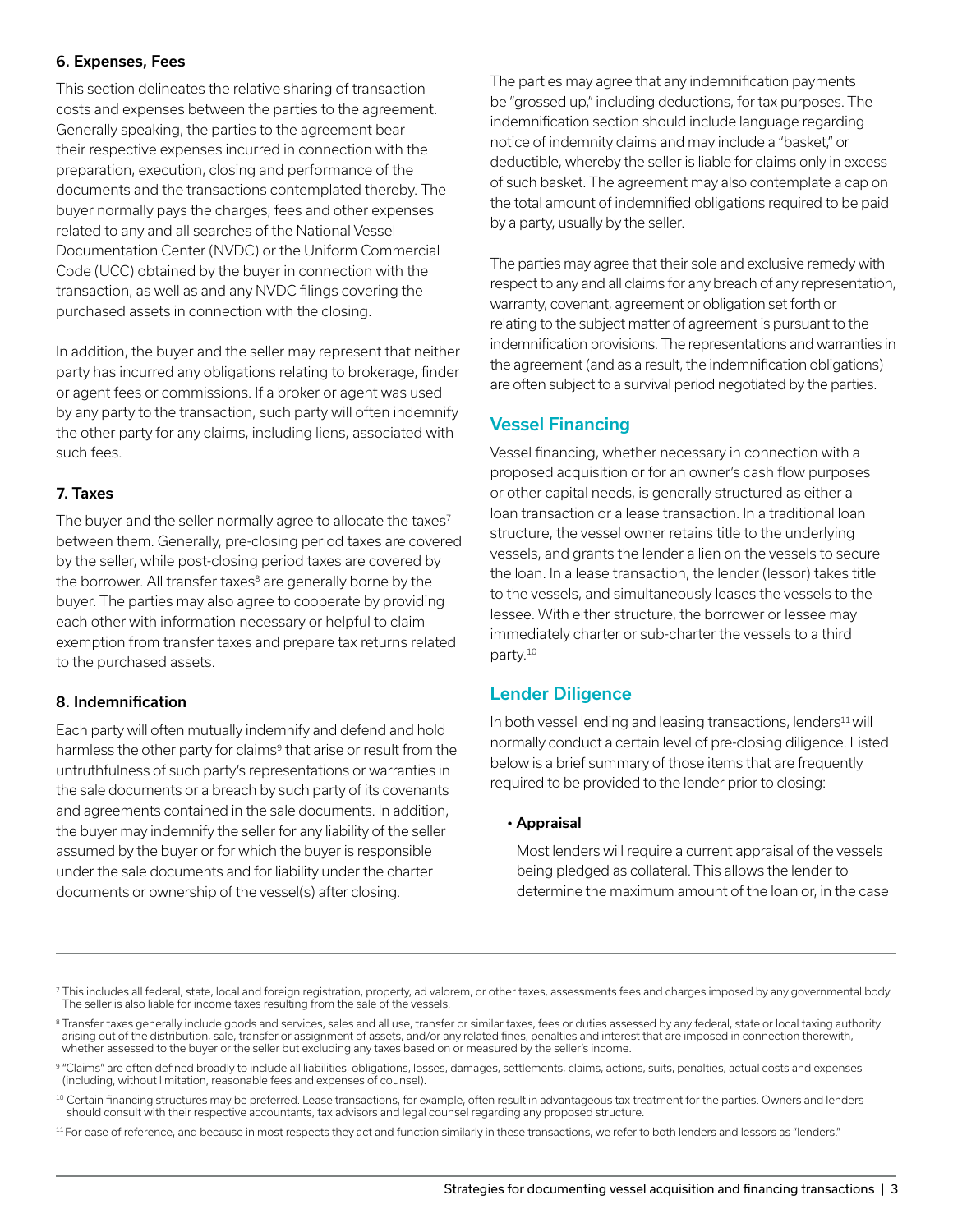of a lease, the remaining useful life of the asset and residual value with respect to the vessel or fleet of vessels.<sup>12</sup>

#### • Lien and Title Searches

 If a vessel is documented with the Coast Guard, the lender will require a review of the abstract of title of the vessel and the certificate of documentation.<sup>13</sup> If a vessel is titled with the state, the lender will require presentment of the current certificate of title and a review of any outstanding liens of record. In either case, any outstanding mortgages or liens noted on the abstract or the title may need to be released or subordinated prior to closing.

 For vessels under construction or newly-built vessels, an abstract of title or certificate of title will not be available for review. As a result, it is advisable to obtain a certification from the shipyard or builder that the vessel is free and clear of all liens (including any liens or rights in favor of workmen, materialmen, subcontractors, crew or others) as well as a release or waiver by the shipyard or builder of any and all claims it may have against the vessel once the shipyard or builder has been paid.

## • Review of Contracts

 If a vessel is subject to a charter agreement (or if a charter agreement will be entered into as part of the closing), the lender will want to review a copy of the charter agreement to assess the charterer's rights under the charter as well as to determine the revenue generated from the charter of the vessel. Likewise, if a vessel is part of, or will be placed into, a pool of vessels to be managed by a management company, the lender will want to review a copy of the management agreement. Again, the purpose of the review is to assess the management company's rights and obligations under the management agreement as well as confirm the monthly revenue generated from the vessel's placement in the managed pool. The review will also identify the rights of a charterer or manager to create liens on the vessel.

 For vessels under construction, the lender will ask for a copy of the construction agreement to assess timing of the construction process and evaluate the shipyard's or builder's rights and obligations under the construction

agreement. In a lease financing, the lessor will need to take an assignment of the purchase agreement in order to take title to the vessel. The assignment will also give the lessor all warranties provided by the builder.

# Financing Documentation

To document a vessel loan, most lenders will utilize their customary forms of loan agreement, promissory note, security agreement, guaranties and other standard ancillary documents. The security agreement for a vessel takes the form of a preferred ship mortgage. Similarly, leases will be documented by customary forms of lease agreements (commonly a charter), guaranties, and ancillary documents, including an assignment of the purchase agreement, as noted above for vessels under construction, or a purchase agreement if a sale/leaseback transaction.

For a vessel that is not documented with the Coast Guard, but is subject to a state certificate of title statute, an owner will need to grant to the lender a security interest by signing a security agreement with an appropriate granting clause. The lender's lien is perfected by notation of the lien on the certificate of title.14 For any Coast Guard documented vessel, a lender must file the preferred ship mortgage with the NVDC to perfect its lien in the vessel.15 For all vessels, notwithstanding the documentation status, the lender should require execution of a general security agreement by the owner and the filing of a corresponding UCC financing statement to pick up personal property pertaining to the vessel, such as equipment that may not be deemed to be part of a vessel, accounts receivable and contract rights.

In the case of a lease, the lessor must document title to the vessel (not just a lien) in its own name with the NVDC. The charter (or lease) between the lessor and lessee is not eligible to be recorded with the NVDC, but similarly to other equipment lessors, precautionary UCC financing statements may be filed against the lessee with respect to goods that may not be otherwise be covered by the NVDC filing and reference the vessels for purposes of identifying related assets.

With respect to charter agreements, management agreements and construction agreements, in particular the lender may require a separate document to collaterally assign

<sup>&</sup>lt;sup>12</sup> Vessel appraisers may use one or more of the following approaches to valuation: 1) The cost approach (the price a buyer will pay should equal the cost to acquire a substitute asset of equivalent utility); 2) The income approach (present value of future economic benefits) and/or 3) The sales comparison approach (appraiser analyzes comparable sales of similar assets). It is important to note that most lenders will not lend against the full appraised value, but instead require an equity cushion, depending on the creditworthiness of the vessel owner and/or the charterer/operator. Appraisals for leases assist in the determination of a fair market value purchase price.

<sup>&</sup>lt;sup>13</sup> Abstracts of Title (CG-1332) and certified Certificates of Documentation (CG-1270) are requested through the National Vessel Documentation Center.

<sup>&</sup>lt;sup>14</sup> See Section 9-311 of the Uniform Commercial Code.

<sup>15</sup> The United States Code pertaining to the filing and recording of mortgages and related instruments is 46 U.S.C. §313. The applicable federal regulations are found in 46 C.F.R. Subparts O, P and Q, Sections 67.200-245.